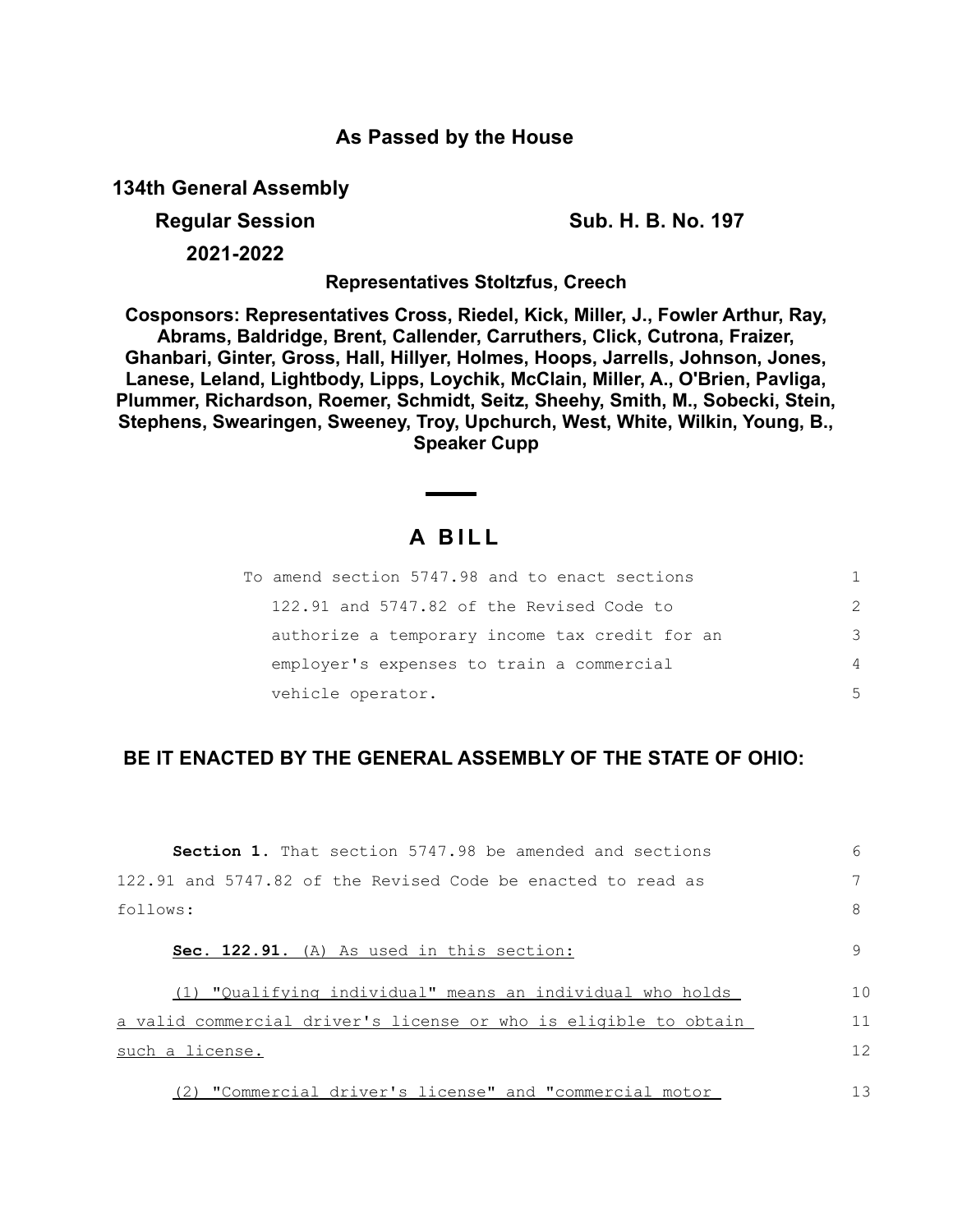| vehicle" have the same meanings as in section 4506.01 of the      | 14 |
|-------------------------------------------------------------------|----|
| Revised Code.                                                     | 15 |
| (3) "Training expense" means any cost customarily incurred        | 16 |
| by an employer to train an employee who is a qualifying           | 17 |
| individual to obtain a commercial driver's license or to operate  | 18 |
| a commercial motor vehicle. "Training expense" shall not include  | 19 |
| such an employee's wages.                                         | 20 |
| (4) "Tax credit-eligible training expense" means any              | 21 |
| training expense certified under division (B) of this section.    | 22 |
| (5) "Director" means the director of development services.        | 23 |
| (B) (1) For calendar years 2021 through 2024, an employer         | 24 |
| may apply to the director, on or before the first day of          | 25 |
| December of each year and on a form prescribed by the director,   | 26 |
| to certify training expenses that an employer estimates the       | 27 |
| employer will incur during the following calendar year as tax     | 28 |
| credit-eligible training expenses. Within thirty days after       | 29 |
| receiving such an application, the director shall certify to      | 30 |
| each applicant the amount of the applicant's submitted expenses   | 31 |
| the director finds to be tax credit-eligible training expenses.   | 32 |
| The director shall not certify more than fifty thousand dollars   | 33 |
| of training expenses per year as tax credit-eligible training     | 34 |
| expenses for any employer.                                        | 35 |
| (2) The director shall not certify more than three million        | 36 |
| dollars in tax credit-eligible training expenses for each         | 37 |
| calendar year, increased by the sum of tax credit-eligible        | 38 |
| expenses the director was authorized to certify within the limit  | 39 |
| described in division (B) (2) of this section for preceding years | 40 |
| that were not the basis of a tax credit certificate issued under  | 41 |
| division (C) (2) of this section in the current year or any       | 42 |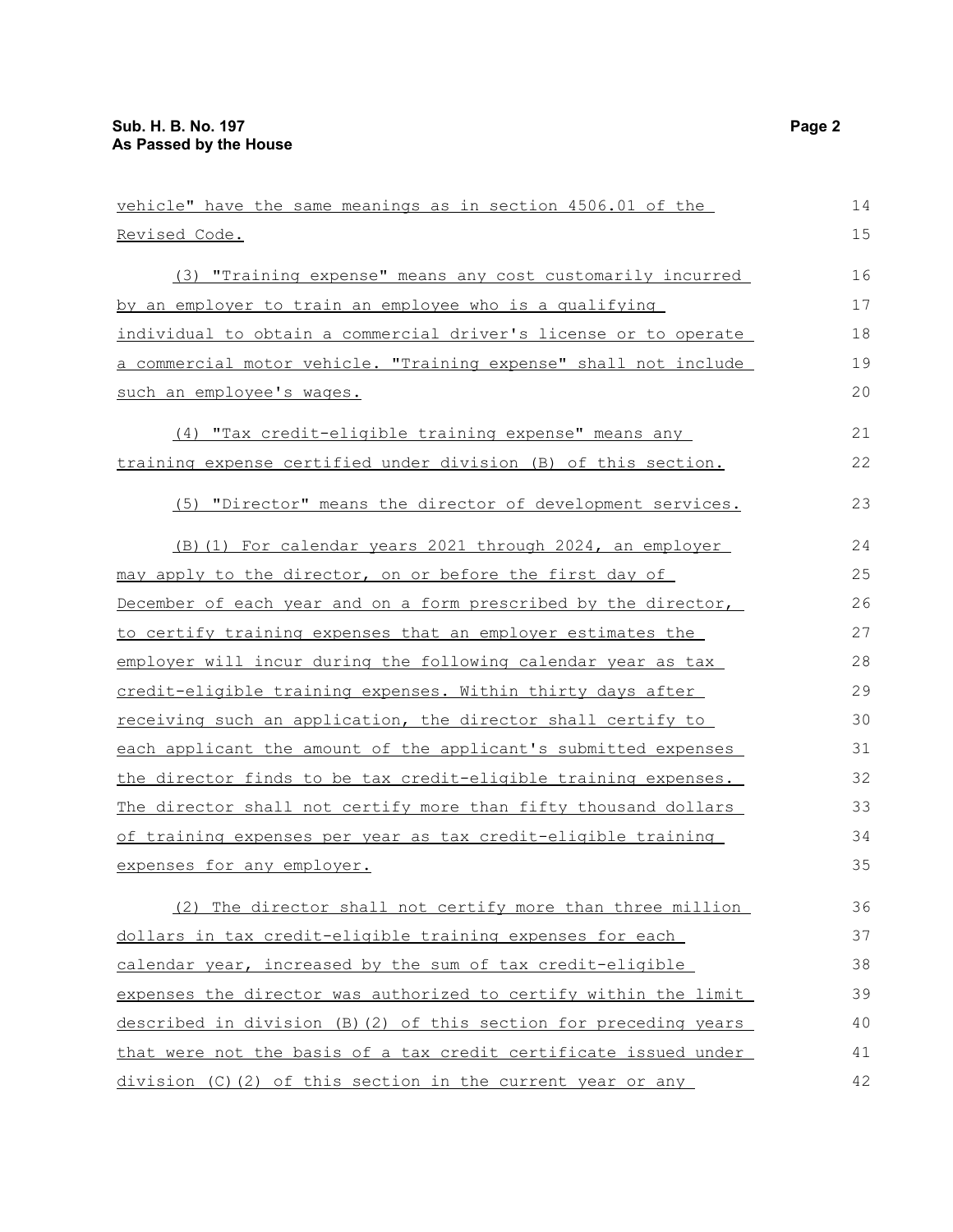### preceding year.

| (C)(1) An employer that incurs tax credit-eligible               | 44 |
|------------------------------------------------------------------|----|
| training expenses in a calendar year that were certified for     | 45 |
| that year under division (B) of this section may apply to the    | 46 |
| director for a nonrefundable credit against the tax imposed by   | 47 |
| section 5747.02 of the Revised Code. The credit shall equal one- | 48 |
| half of the tax credit-eligible training expenses actually       | 49 |
| incurred by the employer in, and certified for, the preceding    | 50 |
| calendar year. The application may be submitted after the first  | 51 |
| day and before the twenty-first day of January of the year       | 52 |
| following the year for which the director certified the          | 53 |
| expenses. The application shall be submitted on a form           | 54 |
| prescribed by the director and shall, at a minimum, include an   | 55 |
| itemized list of tax credit-eligible training expenses incurred  | 56 |
| by the employer for each employee and the identities of those    | 57 |
| employees.                                                       | 58 |
| (2) If the director approves an application described in         | 59 |
| division (C)(1) of this section, the director, within fifteen    | 60 |
| days after receipt of the application, shall issue a tax credit  | 61 |
| certificate to the applicant. The director in consultation with  | 62 |
| the tax commissioner shall prescribe the form and manner of      | 63 |
| issuing certificates. The director shall assign a unique         | 64 |
| identifying number to each tax credit certificate and shall      | 65 |
| record the certificate in a register devised and maintained by   | 66 |
| the director for that purpose. The certificate shall state the   | 67 |
| amount of the tax credit-eligible training expenses on which the | 68 |
| credit is based, the amount of the credit, and the date the      | 69 |
| certificate is issued. Upon issuance of a certificate, the       | 70 |
| director shall certify to the tax commissioner the name of the   | 71 |
| applicant, the amount of tax credit-eligible training expenses   | 72 |
| stated on the certificate, and any other information required by | 73 |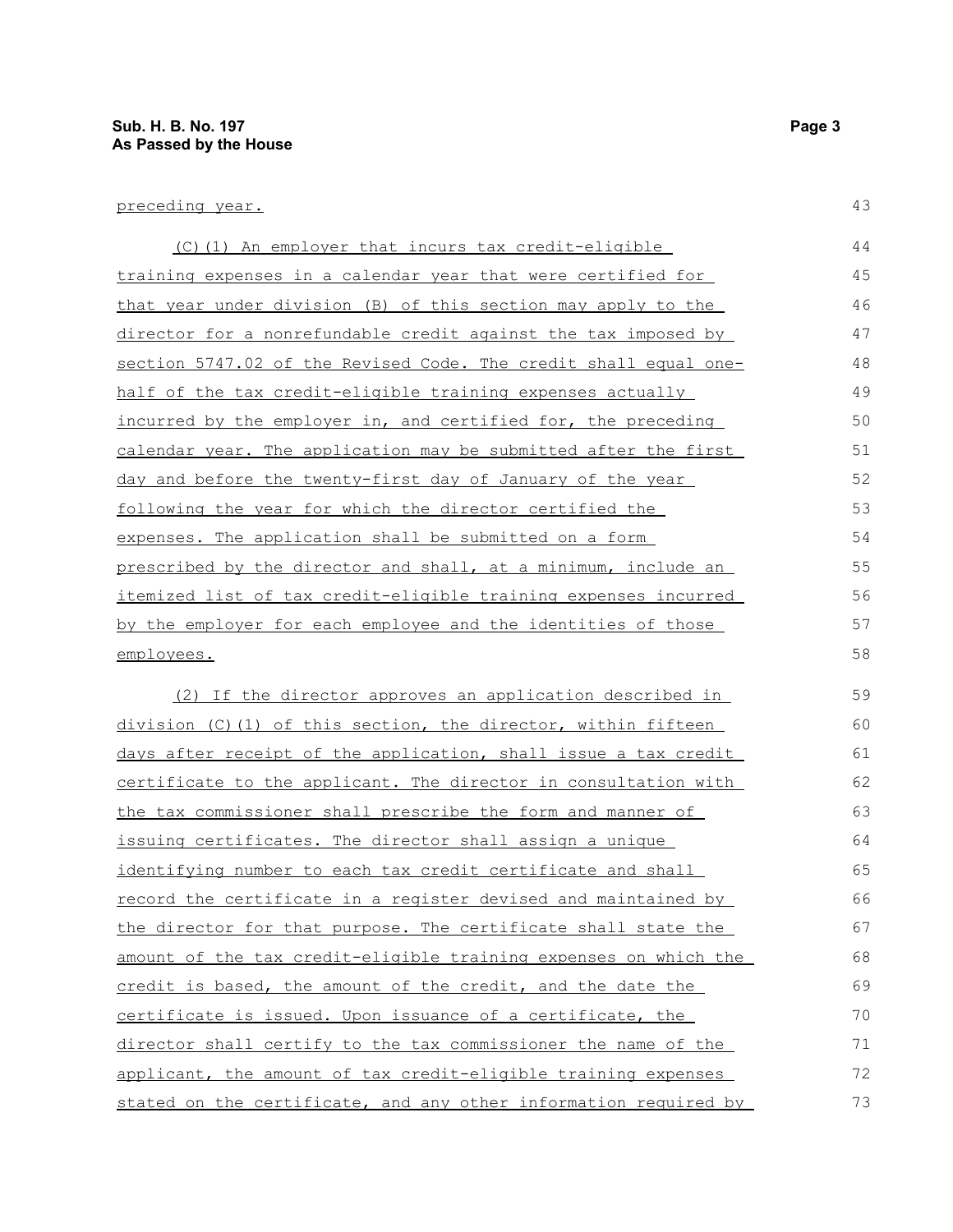#### the rules adopted under this section.

(D)(1) An employer that has been issued a tax credit certificate under division (C)(2) of this section during the preceding calendar year shall file a form with the director identifying all employees, the training of which is the basis of that tax credit, whose employment with the employer was terminated during the preceding calendar year, the amount of the tax credit that is attributable to those employees, and any other information requested by the director. The form shall be prescribed by the director, and shall be filed on or before the twenty-first day of January of the year following the issuance year stated on the certificate. 75 76 77 78 79 80 81 82 83 84 85

(2) The director shall annually submit to the general assembly a report in accordance with division (B) of section 101.68 of the Revised Code that includes the total number of employees described in division (C)(2) of this section and reported to the director for the preceding calendar year, the total amount of tax credits attributable to those employees, and any other information the director finds pertinent. 86 87 88 89 90 91 92

(E) The director in consultation with the tax commissioner shall adopt rules under Chapter 119. of the Revised Code for the administration of this section. Such rules shall set forth the types of expenses that qualify as training expenses for purposes of this section. 93 94 95 96 97

 **Sec. 5747.82.** There is allowed a nonrefundable credit against a taxpayer's aggregate tax liability under section 5747.02 of the Revised Code for a taxpayer that has been issued a tax credit certificate under section 122.91 of the Revised Code. The amount of the credit shall equal the credit amount stated on the certificate. The credit shall be claimed for the 98 99 100 101 102 103

74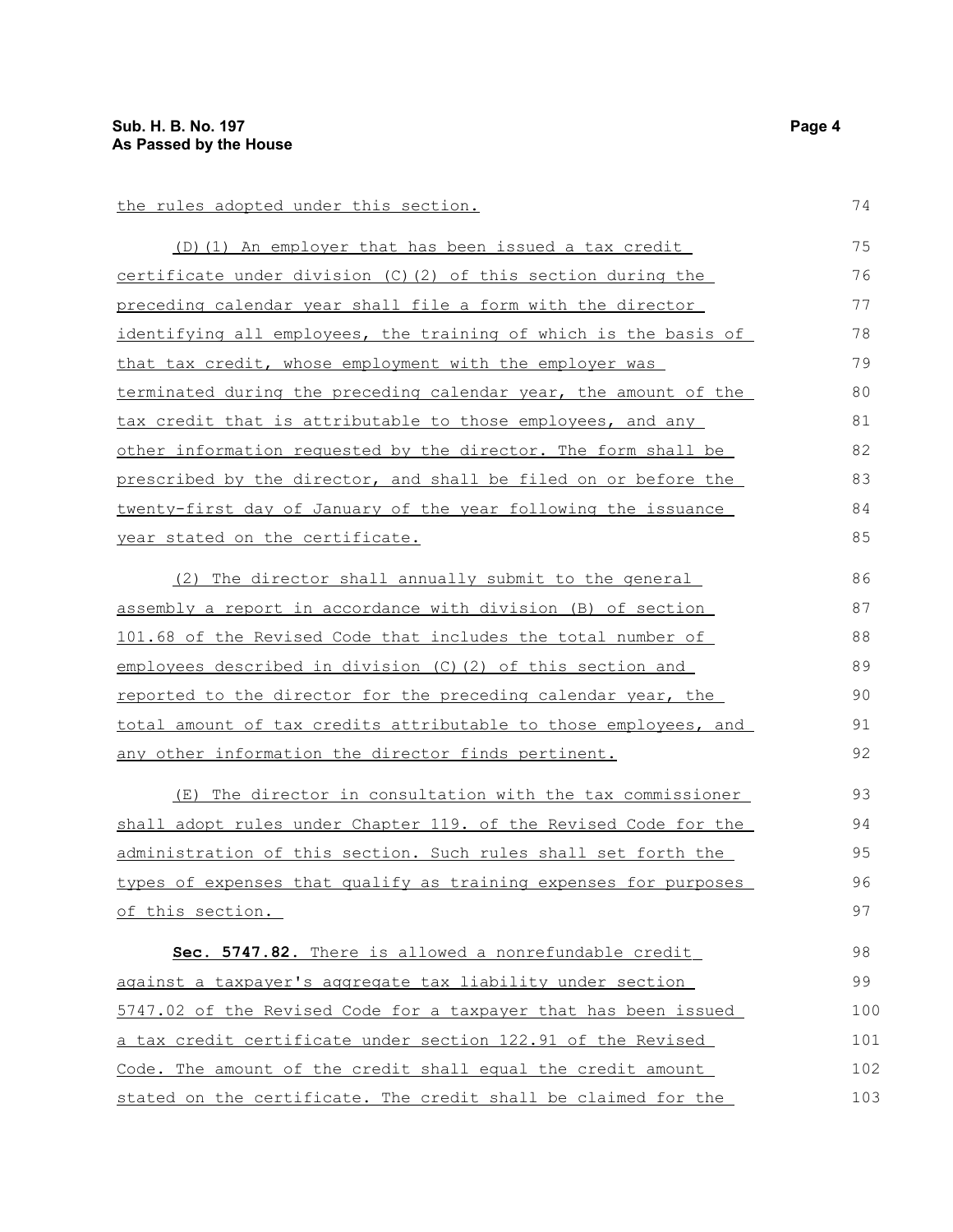| taxpayer's most recently concluded taxable year that ended       | 104 |
|------------------------------------------------------------------|-----|
| before the issuance date stated on the certificate.              | 105 |
| The credit shall be claimed in the order required under          | 106 |
| section 5747.98 of the Revised Code. Any credit amount in excess | 107 |
| of the aggregate amount of tax due under section 5747.02 of the  | 108 |
| Revised Code, after allowing for any other credits preceding the | 109 |
| credit in that order, may be carried forward for five taxable    | 110 |
| years, but the amount of the excess credit allowed in any such   | 111 |
| year shall be deducted from the balance carried forward to the   | 112 |
| next year.                                                       |     |
| Nothing in this section limits or disallows pass-through         | 114 |
| treatment of the credit if the credit certificate has been       | 115 |
| issued to a pass-through entity.                                 | 116 |
| Sec. 5747.98. (A) To provide a uniform procedure for             | 117 |
| calculating a taxpayer's aggregate tax liability under section   |     |
| 5747.02 of the Revised Code, a taxpayer shall claim any credits  |     |
| to which the taxpayer is entitled in the following order:        | 120 |
| Either the retirement income credit under division (B) of        | 121 |
| section 5747.055 of the Revised Code or the lump sum retirement  | 122 |
| income credits under divisions $(C)$ , $(D)$ , and $(E)$ of that | 123 |
| section;                                                         | 124 |
| Either the senior citizen credit under division (F) of           | 125 |
| section 5747.055 of the Revised Code or the lump sum             | 126 |
| distribution credit under division (G) of that section;          | 127 |
| The dependent care credit under section 5747.054 of the          | 128 |
| Revised Code;                                                    |     |
| The credit for displaced workers who pay for job training        | 130 |
| under section 5747.27 of the Revised Code;                       | 131 |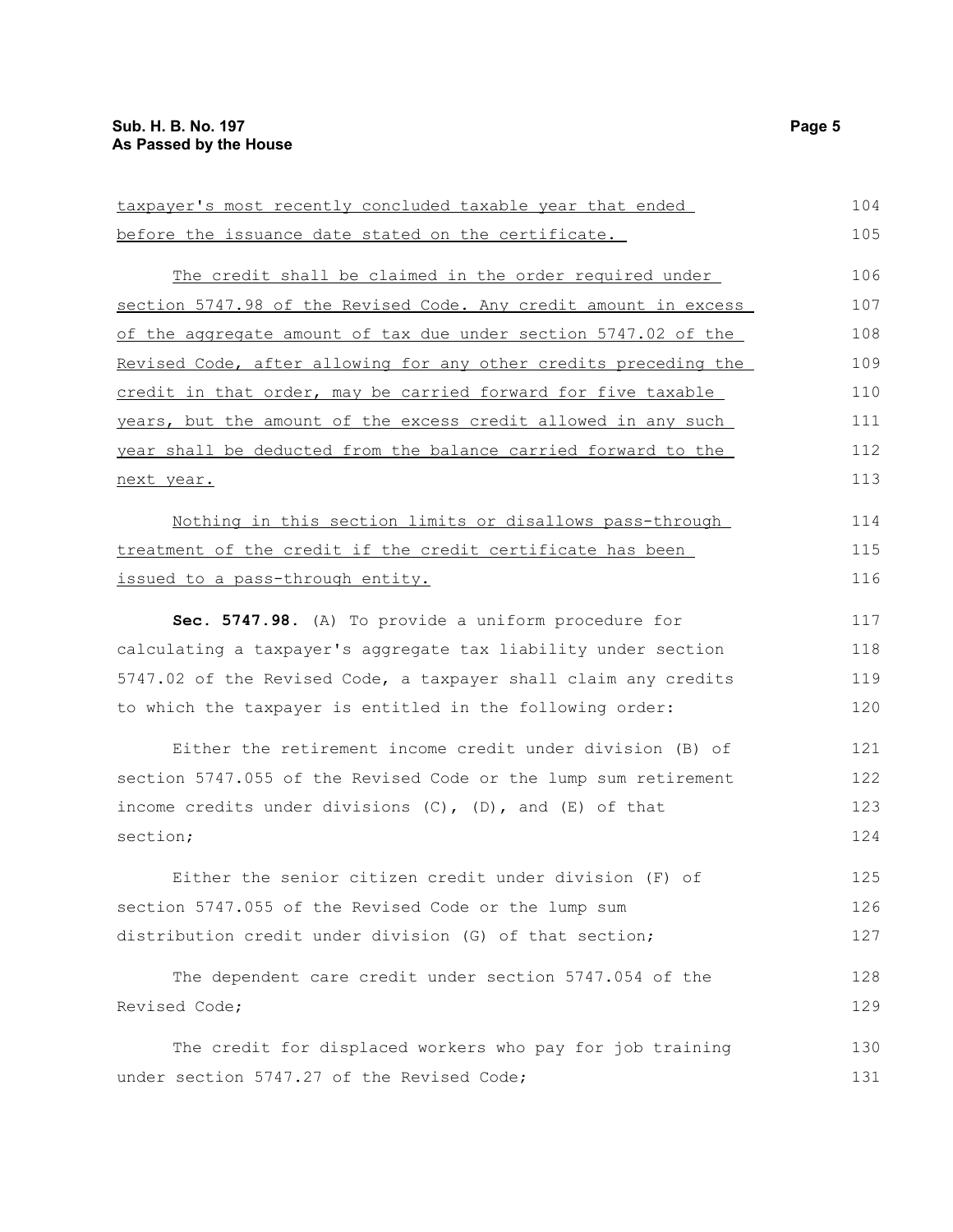| The campaign contribution credit under section 5747.29 of  | 132 |
|------------------------------------------------------------|-----|
| the Revised Code;                                          | 133 |
| The twenty-dollar personal exemption credit under section  | 134 |
| 5747.022 of the Revised Code;                              | 135 |
| The joint filing credit under division (G) of section      | 136 |
| 5747.05 of the Revised Code;                               | 137 |
| The earned income credit under section 5747.71 of the      | 138 |
| Revised Code;                                              | 139 |
| The credit for adoption of a minor child under section     | 140 |
| 5747.37 of the Revised Code;                               | 141 |
| The nonrefundable job retention credit under division (B)  | 142 |
| of section 5747.058 of the Revised Code;                   | 143 |
| The enterprise zone credit under section 5709.66 of the    | 144 |
| Revised Code;                                              |     |
| The credit for commercial vehicle operator training        | 146 |
| expenses under section 5747.82 of the Revised Code;        | 147 |
| The credit for purchases of qualifying grape production    | 148 |
| property under section 5747.28 of the Revised Code;        | 149 |
| The small business investment credit under section 5747.81 | 150 |
| of the Revised Code;                                       | 151 |
| The nonrefundable lead abatement credit under section      | 152 |
| 5747.26 of the Revised Code;                               | 153 |
| The opportunity zone investment credit under section       | 154 |
| 122.84 of the Revised Code;                                | 155 |
| The enterprise zone credits under section 5709.65 of the   | 156 |
| Revised Code;                                              | 157 |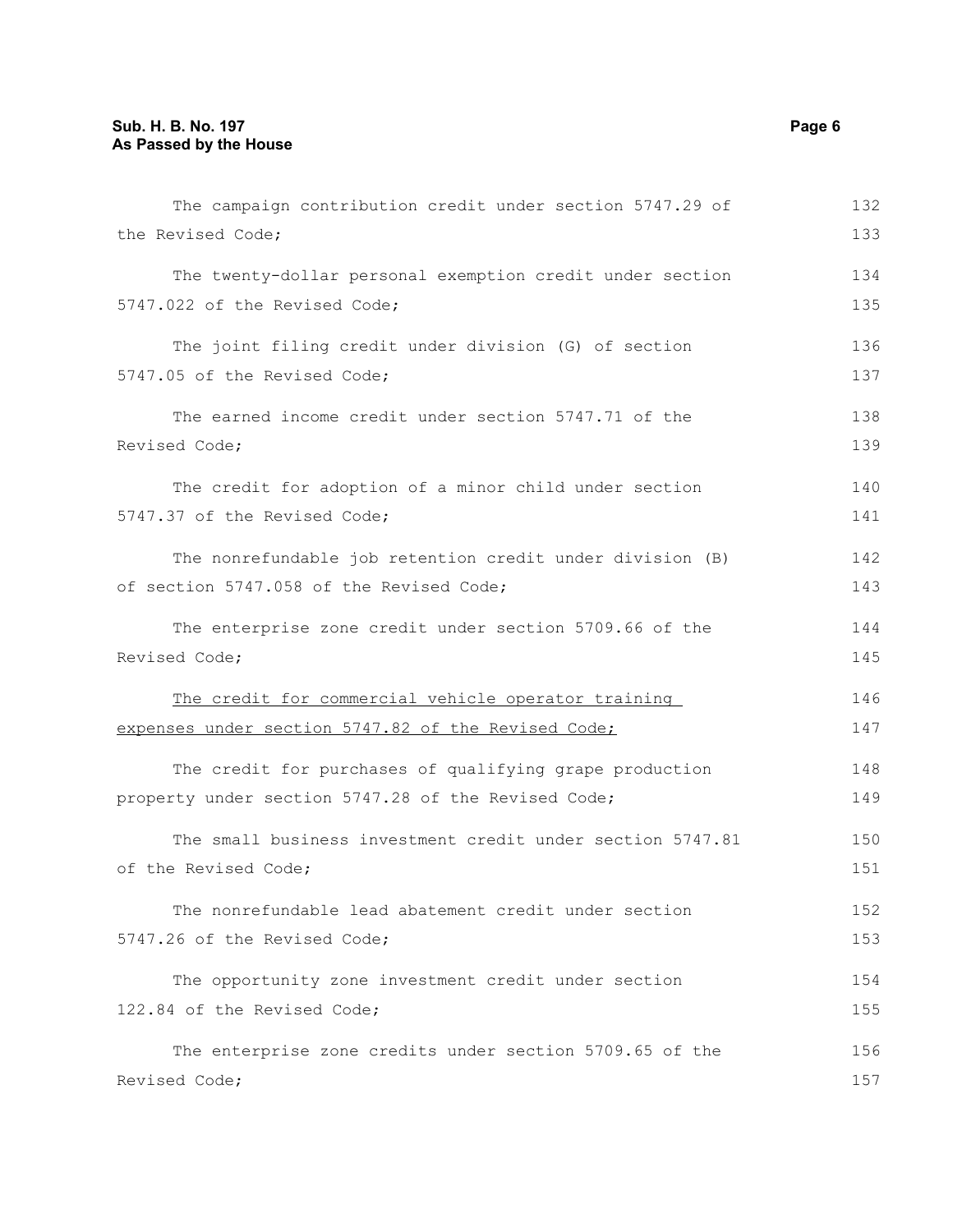| The research and development credit under section 5747.331       | 158 |
|------------------------------------------------------------------|-----|
| of the Revised Code;                                             | 159 |
| The credit for rehabilitating a historic building under          | 160 |
| section 5747.76 of the Revised Code;                             | 161 |
| The nonresident credit under division (A) of section             | 162 |
| 5747.05 of the Revised Code;                                     | 163 |
| The credit for a resident's out-of-state income under            | 164 |
| division (B) of section 5747.05 of the Revised Code;             | 165 |
| The refundable motion picture and broadway theatrical            | 166 |
| production credit under section 5747.66 of the Revised Code;     |     |
| The refundable jobs creation credit or job retention             | 168 |
| credit under division (A) of section 5747.058 of the Revised     |     |
| Code;                                                            | 170 |
| The refundable credit for taxes paid by a qualifying             | 171 |
| entity granted under section 5747.059 of the Revised Code;       | 172 |
| The refundable credits for taxes paid by a qualifying            | 173 |
| pass-through entity granted under division (I) of section        | 174 |
| 5747.08 of the Revised Code;                                     | 175 |
| The refundable credit under section 5747.80 of the Revised       | 176 |
| Code for losses on loans made to the Ohio venture capital        | 177 |
| program under sections 150.01 to 150.10 of the Revised Code;     | 178 |
| The refundable credit for rehabilitating a historic              | 179 |
| building under section 5747.76 of the Revised Code.              | 180 |
| (B) For any credit, except the refundable credits                | 181 |
| enumerated in this section and the credit granted under division | 182 |
| (H) of section 5747.08 of the Revised Code, the amount of the    | 183 |
| credit for a taxable year shall not exceed the taxpayer's        | 184 |